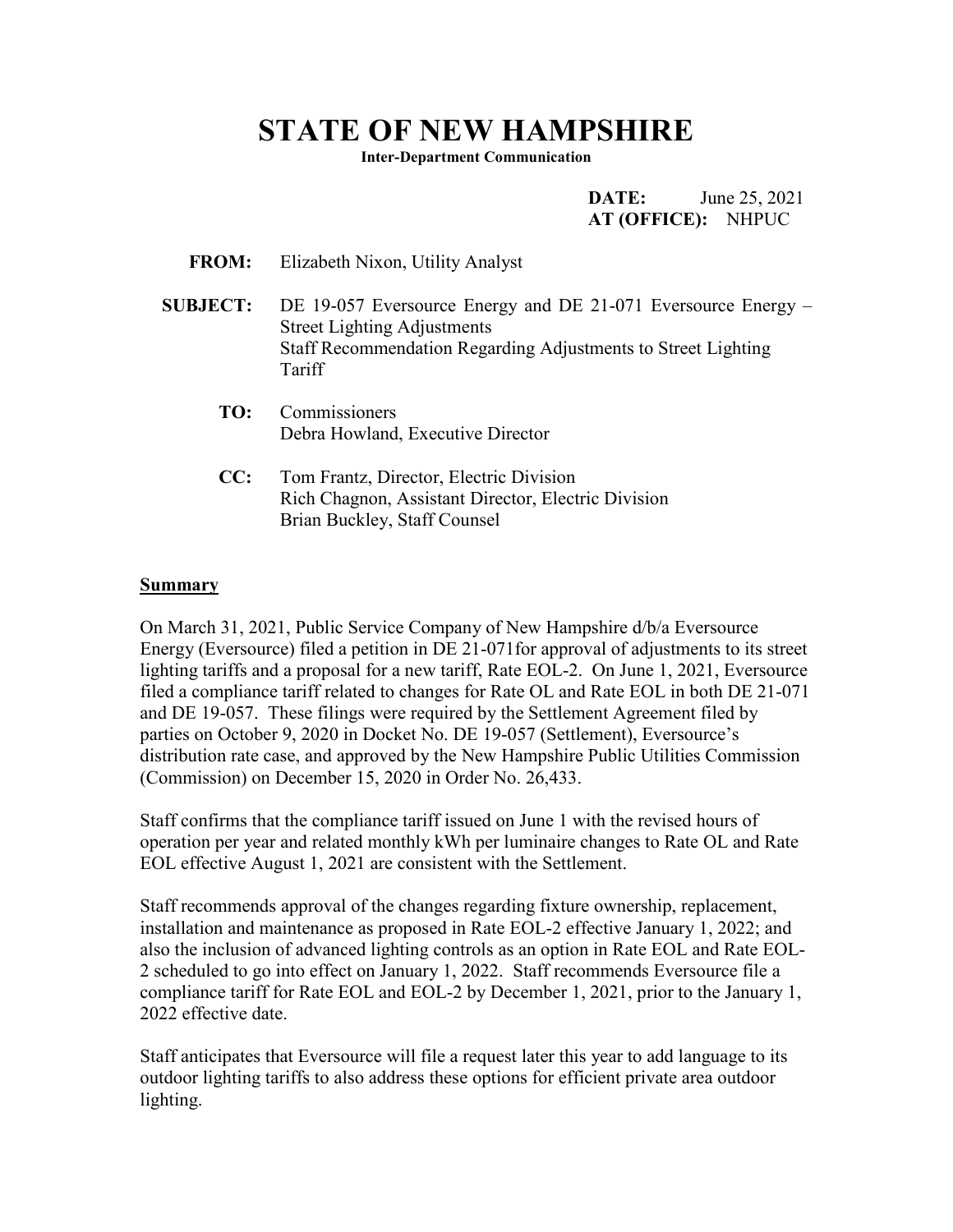## **Background**

On October 9, 2020 in Docket No. DE 19-057, parties filed a Settlement, which was approved by Order No. 26,433 on December 15, 2020. Consistent with Section 14 of the Settlement, on March 31, 2021 with a supplemental filing on April 8, 2021, Eversource filed a petition for approval of adjustments to its street lighting tariffs and proposed a new tariff, Rate EOL-2. On June 1, 2021, Eversource filed additional changes to the tariff related to Rate OL and Rate EOL. Consistent with the Settlement, Eversource proposed the following:

- 1) Updated operating hours in Rate OL and Rate EOL using sunrise and sunset data available from the U.S. National Oceanographic Atmospheric Administration (NOAA), and adjusting for one-half hour before sunrise and one-half hour after sunset;
- 2) Allowing for advanced lighting controls in Rate EOL; and
- 3) Creating a new tariff (Rate EOL-2), similar to Liberty Utilities' Rate LED-2, to allow for municipalities to replace, own, install, and maintain advanced lights (e.g., Light Emitting Diode (LED)) and allow for flexibility with the use of advanced lighting controls.

With the revised calculation, the hours of operation per year hours for the all-night service changes from 4,345 hours to 3,937 hours, and for midnight service from 2,005 hours to 1,816 hours, which better aligns with the actual hours of operation for the streetlights. With the revised operating hours, the kilowatt-hours (kWh) per fixture were updated. The changes will go into effect on August 1, 2021. The revised hours of operation per year was approved per Order No. 26,433 in Docket DE 19-057.

The new Rate EOL-2 allows for municipalities to install advanced lights (such as LED) by paying for the undepreciated (unexpired) value of the fixture, then also paying for the new fixtures and the associated installation and maintenance costs. Municipalities may also opt for advanced lighting controls, which would control the operating hours and average operating wattage of the lights. These changes are scheduled to go into effect on January 1, 2022.

As noted in the filing, Eversource is currently working with internal groups to determine the necessary adjustments to the billing system to be able to offer this rate for efficient private area outdoor lighting (i.e., LED). The Company plans to file a request to add language to its outdoor lighting tariffs later this year to address those customers.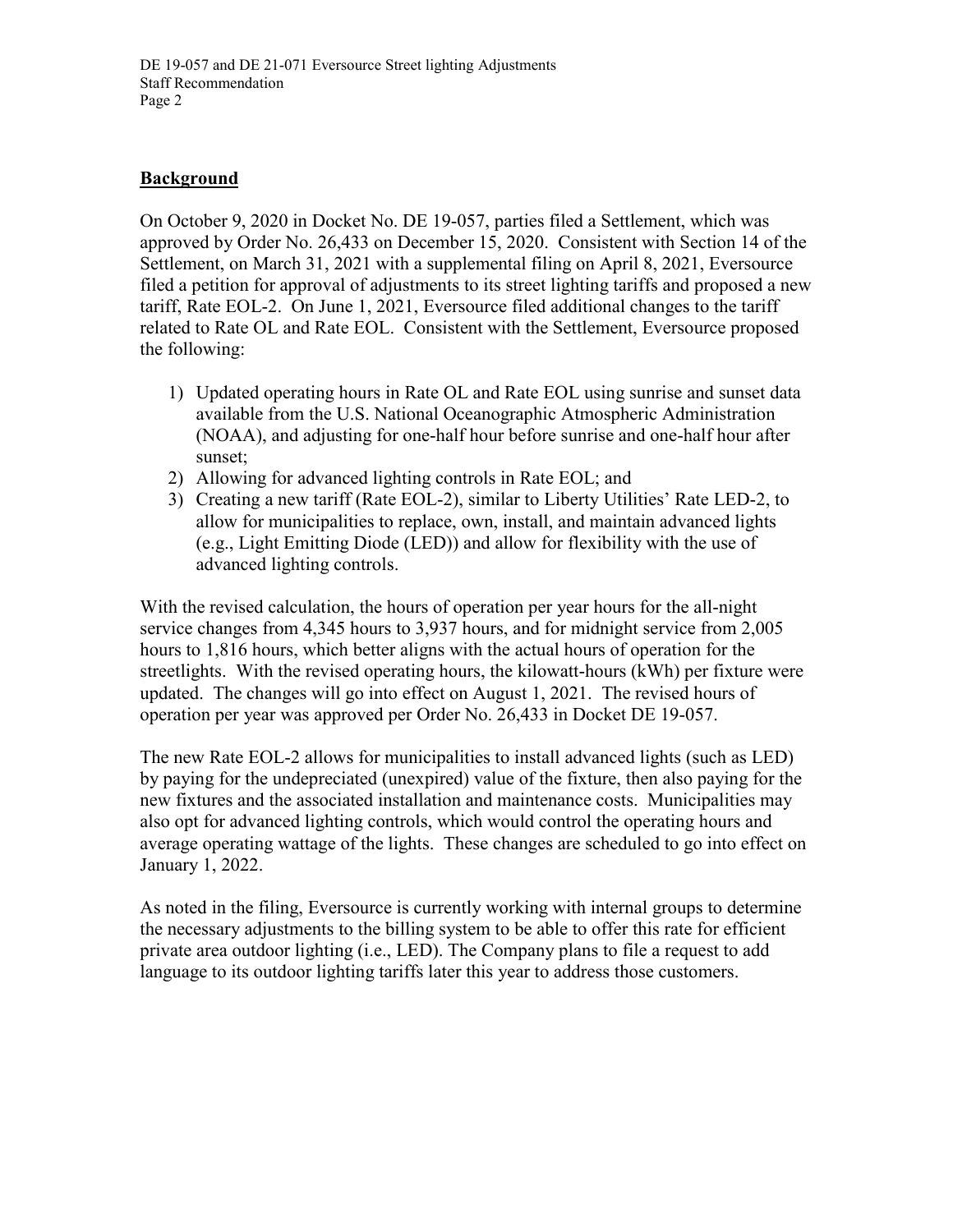## **Recommendation**

Staff confirms that the compliance tariff issued on June 1 with the revised hours of operation per year and related monthly kWh per luminaire changes to Rate OL and Rate EOL effective August [1](#page-2-0), 2021 are consistent with the Settlement.<sup>1</sup>

Staff also supports Eversource's plan to add Rate EOL-2 with the options outlined in its filing and recommends that the Commission approve this plan and direct Eversource to file updates to its proposed Rate EOL-2 tariff by December 1, 2021 for rates effective January 1, 2022

<span id="page-2-0"></span><sup>&</sup>lt;sup>1</sup> The June 1, 2021 tariff filing also includes changes relating to two other Eversource petitions pending before the Commission that also have an anticipated rates effective dates of August 1, 2021: (1) Eversource's petition in DE 19-057 for approval of its second step adjustment; and (2) Eversource's petition in DE 21-029 for approval of a change in its regulatory reconciliation adjustment rate. If the Commission does not approve those petitions as filed, the tariff will require further revision.